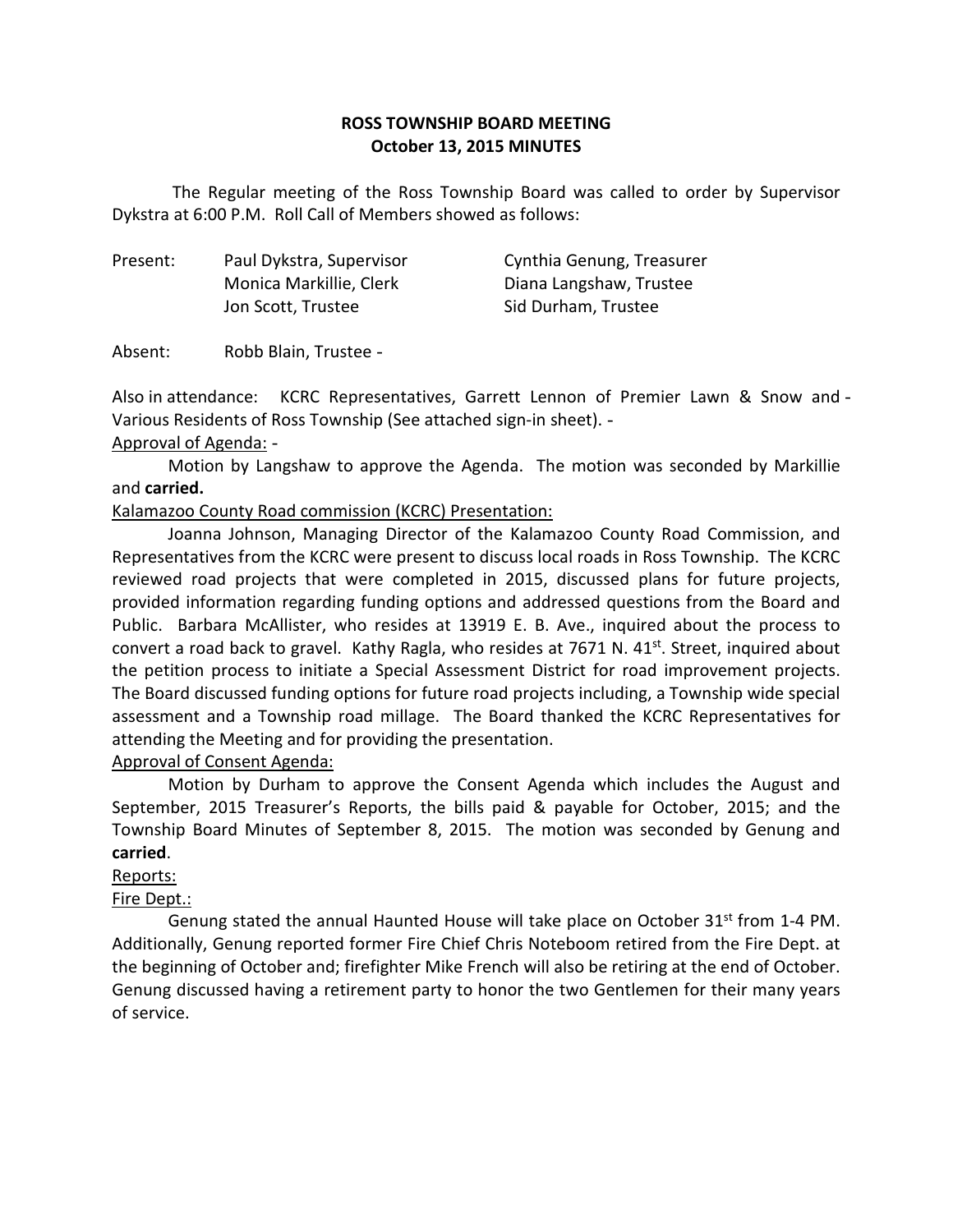### Ordinance Enforcement Report:

 Dykstra reviewed the Ordinance Enforcement Report for September, 2015. Dykstra informed the Board of an issue regarding Associated Government Services (AGS). The Board discussed the current Contract Agreement between the Township and AGS.

# Police Report:

 Supervisor Dykstra reviewed the Kalamazoo county Sheriff's Dept. Report on calls in the Township for September, 2015.

### Planning Commission:

 amendments proposed for Board Consideration under New Business. Additionally, Scott provided an update on the Yarrow Property. Scott discussed Planning Commission business including the Zoning Ordinance text

### Parks Committee:

 the Parks Foundation of Kalamazoo County to the Township Board for their review. Scott stated the agreement is for the development, maintenance, and operation of the KRVT from 35<sup>th</sup> Street to Augusta & Augusta to M89. Further, Scott requested the Board consider adopting a Resolution of Support for the Agreement once it has been finalized and presented to the Scott submitted a draft Agreement between the County of Kalamazoo, the KCRC, and Board.

## Supervisor's Report:

### Public Comment:

 development of the Ross Township Trail System proposed to connect to the KRVT. Additionally, McKay discussed the option of using a polled survey to collect information from the Residents regarding the Township Park and proposed Trail System. Parks Committee Member, Mellissa McKay, was present to express support for the

#### Old Business:

#### Speed Study Resolution (East D Ave-Between 39<sup>th</sup> and 40<sup>th</sup>):

Motion by Durham to approve the speed study on East D Avenue between 39<sup>th</sup> and 40<sup>th</sup> Street. The Motion was seconded by Markillie and **carried**.

#### 2016 Road Projects:

 Improvement plan. Dykstra stated the Board will need to approve/disapprove the KCRC par fund agreement by the end of December to be eligible to receive funding for road projects in The Board reviewed the proposed Roads projects listed in the KCRC 2016-2020 Capital 2016.

#### **New Business:**

## Approval of Lot Line Adjustment-- 2685/2692 Wendell:

 Motion by Durham to approve the lot line adjustment of 2685 and 2692 Wendell as recommended by the Ross Township Zoning Board of Appeals. The motion was seconded by Markillie and **carried.** 

#### Approval of Lot Line Adjustment--1802 Idlewild and 1805 Wild Drive:

 Motion by Durham to approve the lot line adjustment of 1802 Idlewild and 1805 Wild Drive as recommended by the Ross Township Board of Appeals. The motion was seconded by Markillie and **carried.**